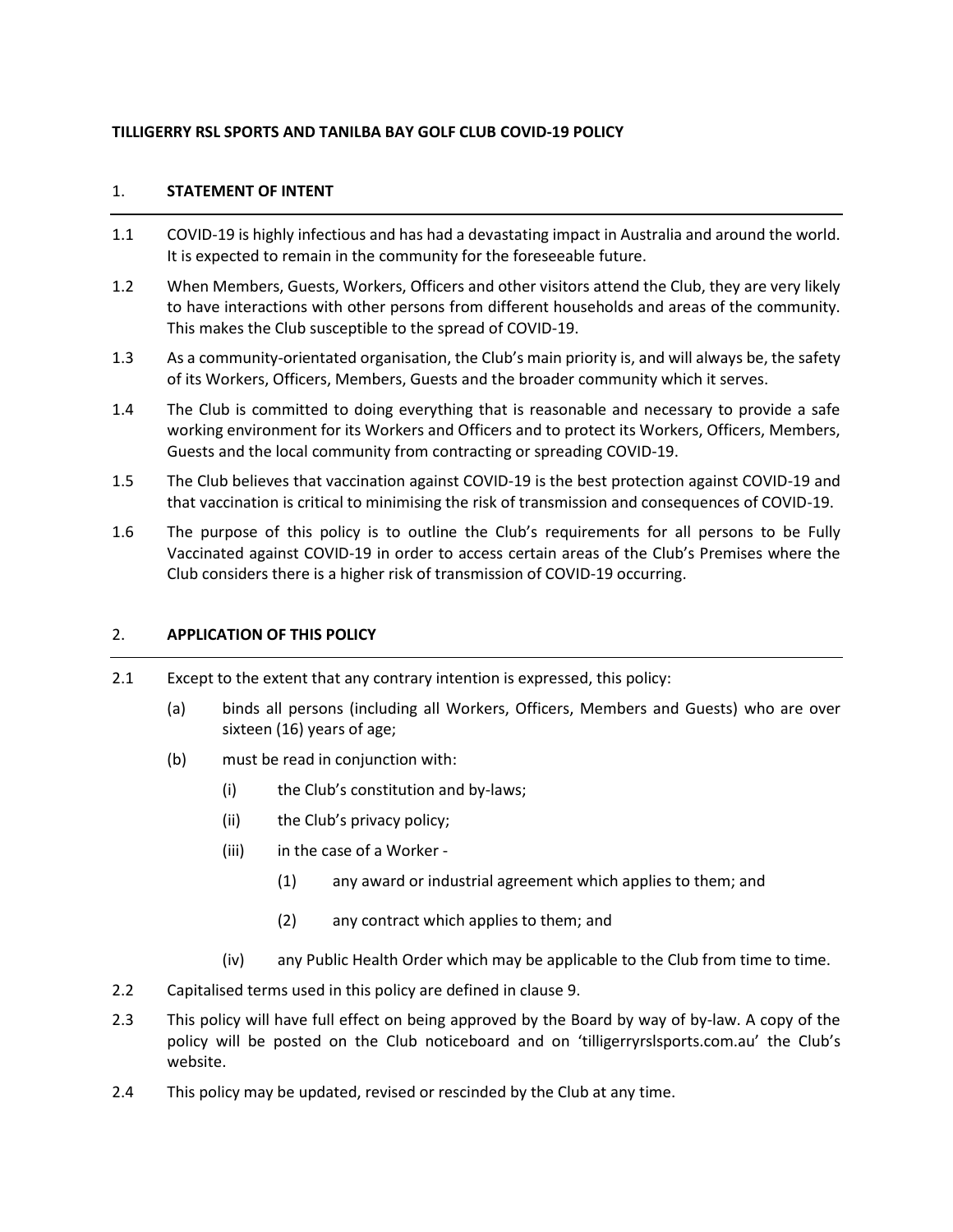## 3. **HIGHER RISK AREAS OF THE PREMISES**

- <span id="page-1-0"></span>3.1 The Club has assessed the level of risk of transmission of COVID-19 in each area of the Premises having regard to certain factors including, but not limited to:
	- (b) the size of the area;
	- (c) whether the area is an outdoor or indoor space;
	- (d) the nature of the activities carried out in the area;
	- (e) whether any of the Workers or Officers who work in that area are especially vulnerable to COVID-19;
	- (f) whether it is possible to introduce measures (such as the opening of windows) to reduce the level of risk in that area to an acceptable level; and
	- (g) the age demographic of the membership of the Club.
- 3.2 Having regard to the factors identified in clause [3.1,](#page-1-0) the Club has identified the Club Buildings as being an area in the Premises where the Club considers there is a higher risk of transmission of COVID-19 occurring.
- 3.3 For the avoidance of doubt, clauses [4](#page-1-1) an[d 5](#page-2-0) of this Policy do not apply to the golf course and car park on the Premises.

### <span id="page-1-1"></span>4. **ACCESS TO THE CLUB BUILDINGS**

- <span id="page-1-2"></span>4.1 Unless they have been granted an exemption by the Club in accordance with claus[e 5](#page-2-0) of this policy, all persons over sixteen (16) years of age must not enter or remain on any part of the Club Buildings unless that person:
	- (a) has been Fully Vaccinated; and
	- (b) produces to the Club acceptable evidence from the Australian Immunisation Register that they are Fully Vaccinated.
- <span id="page-1-3"></span>4.2 Acceptable forms of evidence of vaccination from the Australian Immunisation Register include:
	- (a) an online immunisation history statement;
	- (b) a COVID-19 digital certificate.
- 4.3 A Worker or Officer cannot attend the Premises to undertake any work or duties related to their role unless they have complied with claus[e 4.1](#page-1-2) of this policy or been granted an exemption by the Club pursuant to clause [5](#page-2-0) of this policy.
- 4.4 All persons over sixteen (16) years of age must carry or otherwise have ready access to a copy of one of the forms of evidence identified in claus[e 4.2](#page-1-3) of this policy and must produce that evidence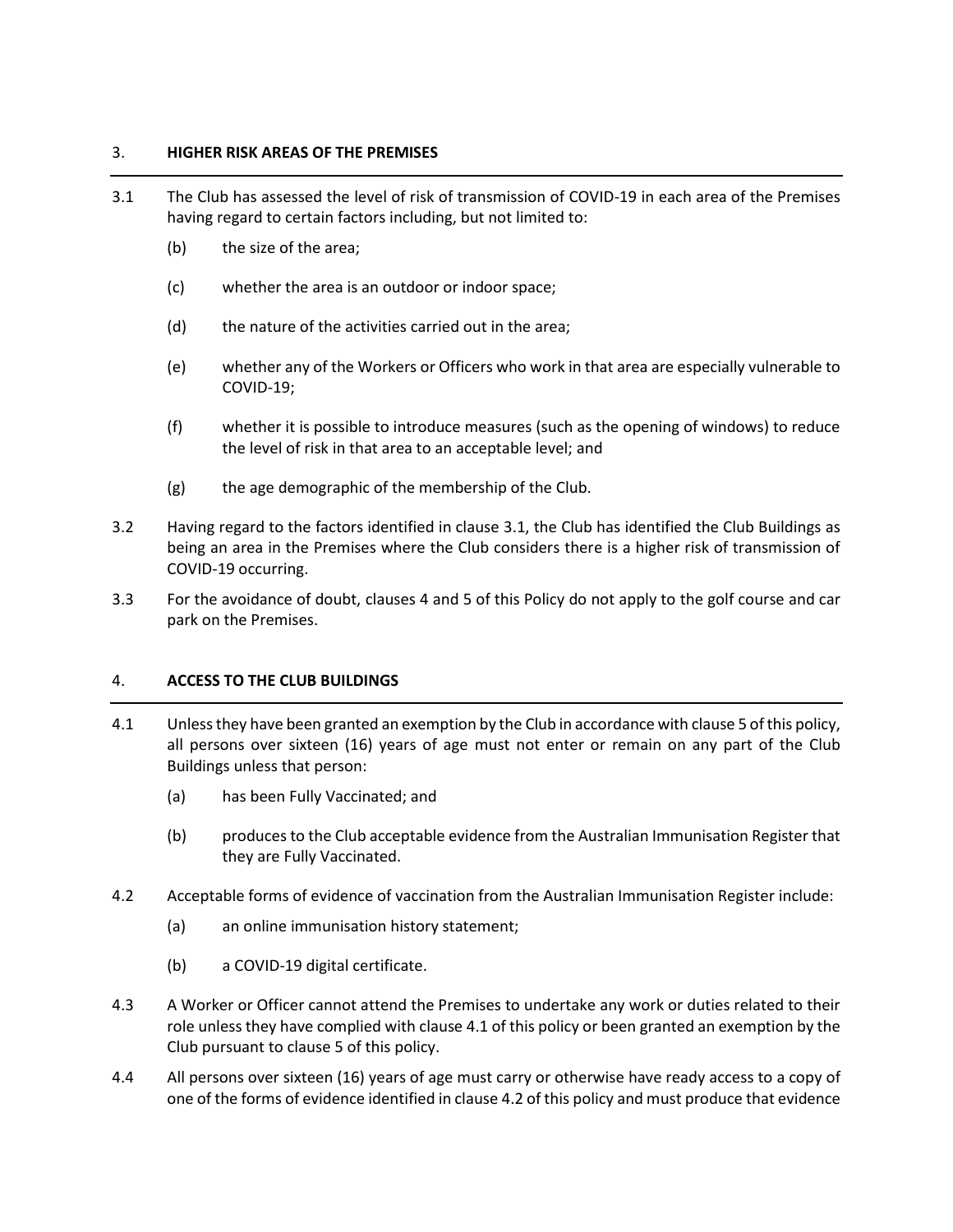to a Worker or Officer of the Club, a police officer or any other authorised officer on request.

- 4.5 If a person over sixteen (16) years of age is unable to produce one of the forms of evidence identified in clause [4.2](#page-1-3) and is not granted an exemption under clause [5,](#page-2-0) they must leave the Club Building immediately and not return until such time as they are able to comply with this policy.
- 4.6 The requirement to be Fully Vaccinated to access the Premises is an ongoing requirement and extends to any additional doses of an Approved Vaccine which are subsequently recommended by the ATAGI.

### <span id="page-2-0"></span>5. **EXEMPTIONS**

- 5.1 The Club recognises that in very limited circumstances, a person may be unable to receive an Approved Vaccine and may need to be granted an exemption to the requirements in clause [4](#page-1-1) of this policy because:
	- (a) they have a temporary or permanent Medical Contraindication which prevents them from receiving any of the available Approved Vaccines; or
	- (b) some other exceptional and legally protected grounds apply which prevent them from being Fully Vaccinated.

### **Medical Contraindications**

- <span id="page-2-1"></span>5.2 Any person who seeks an exemption on the grounds that they have a Medical Contraindication must provide the Club with:
	- (a) a Medical Contraindication Certificate that has been issued to them. For the avoidance of doubt, an ordinary medical certificate will not suffice;
	- (b) an online immunisation history statement from the Australian Immunisation Register; or
	- (c) a COVID-19 digital certificate from the Australian Immunisation Register,

which notes their Medical Contraindication to each of the Approved Vaccines.

5.3 To the extent that a person seeks an exemption on the grounds that they have a Medical Contraindication which is temporary, the expiry date recorded for their Medical Contraindication on the evidence they produce under clause [5.2](#page-2-1) must not have passed.

### **Other Grounds**

<span id="page-2-2"></span>5.4 Any person who seeks an exemption to the requirements in clause [4](#page-1-1) of this policy on any grounds other than a Medical Contraindication must provide suitable evidence in support of the grounds on which they seek an exemption.

### **Consideration and Determination of Requests for Exemptions**

- 5.5 The Club reserves the right to make such enquiries as it considers appropriate to verify the authenticity of any evidence provided to the Club by a person in support or their request for an exemption under this clause [5](#page-2-0) and the person must cooperate fully with such enquiries.
- 5.6 The Club will consider any requests for an exemption under this clause on a case-by-case basis and may have regard to: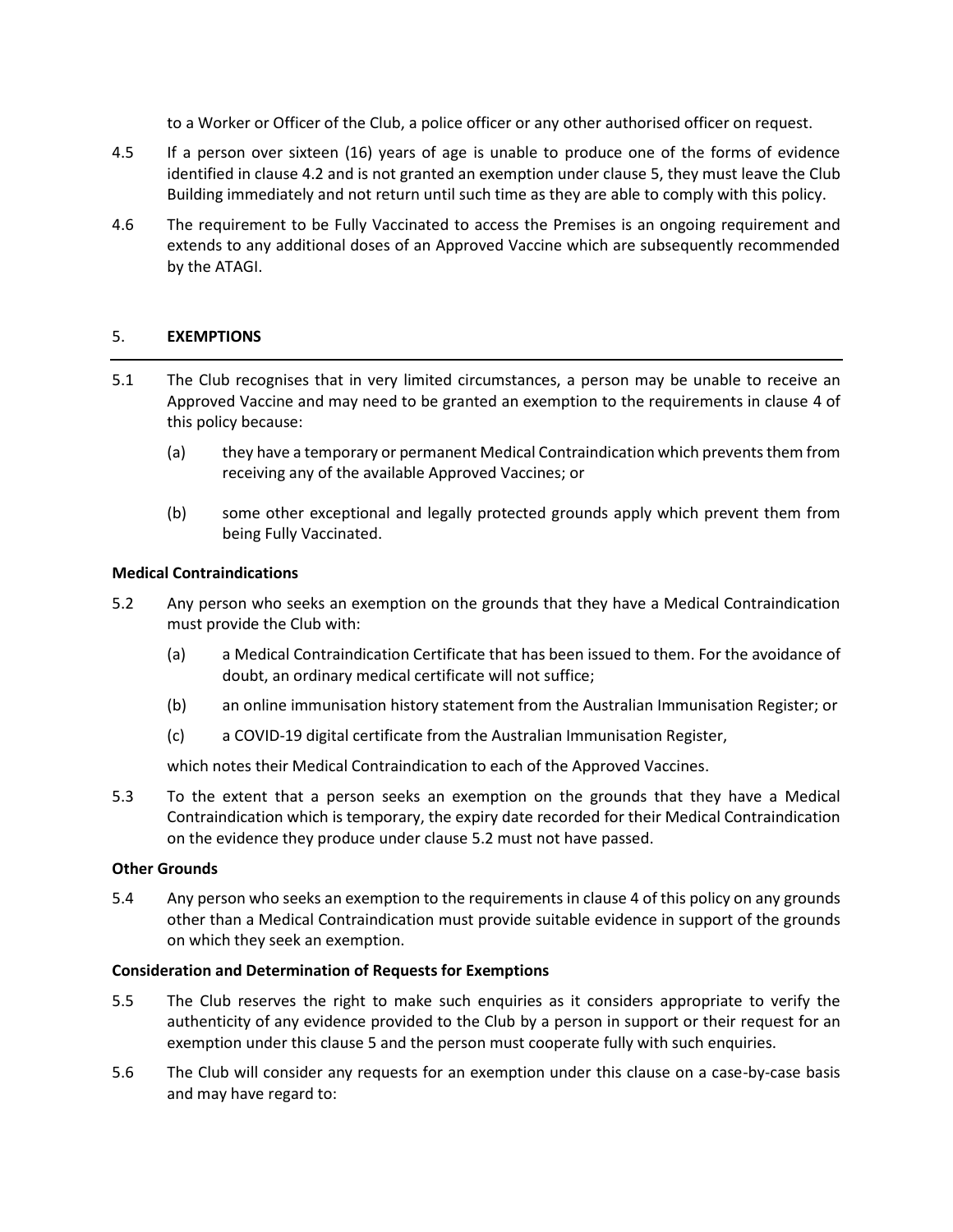- (a) the legitimacy of the grounds on which the person is seeking an exemption;
- (b) the adequacy of the evidence and supporting documentation provided to the Club;
- (c) whether the grounds on which the person is seeking an exemption are temporary or permanent;
- (d) if the person is a Worker or Officer the nature and requirements of their role at the Club, including the extent to which their role requires them to interact with other people at the Club and share spaces used by other people at the Club;
- (e) the risks of exposure for the person and other people who work at or have dealings with the Club, including any vulnerable persons with whom they may interact;
- (f) whether the risks of exposure to the person and other persons at the Club can be mitigated by making any reasonable adjustments that do not cause unjustifiable hardship to the Club; and
- (g) the purpose and scope of this policy.
- 5.7 The Club will, in its sole discretion:
	- (a) in the case of person who is seeking entry into the Club Building either grant or refuse a person entry; or
	- (b) in the case of a person who is already in the Club Building allow the person to remain in the Club Building or request that they leave the Club Building immediately.
- 5.8 If the Club approves a person's request for an exemption, the Club may impose additional control measures on the person which it considers reasonable to minimise the risk of transmission of COVID-19. Those controls will depend upon the circumstances of the case and whether the person is a Worker, Officer, Member or Guest of the Club, but may include measures such as requiring the person to wear a face mask at all times that they are in the Club Building, to be seated at all times they are in the Club Building or to be seated near an open window while they are in the Club Building or in the case of a Worker or Officer, requiring the person to work from home.
- 5.9 If a person's request for an exemption is:
	- (a) approved by the Club, the person must comply with any additional control measures and conditions which are imposed by the Club upon them;
	- (b) not approved by the Club, the person must comply with the requirements of clause [4](#page-1-1) of this policy.
- 5.10 If a new Worker or Officer or an applicant for new employment with the Club wishes to seek an exemption from the requirement to be Fully Vaccinated, they must provide the Club with evidence in support of their request for exemption and obtain an exemption from the Club in accordance with this clause prior to them commencing their role with the Club.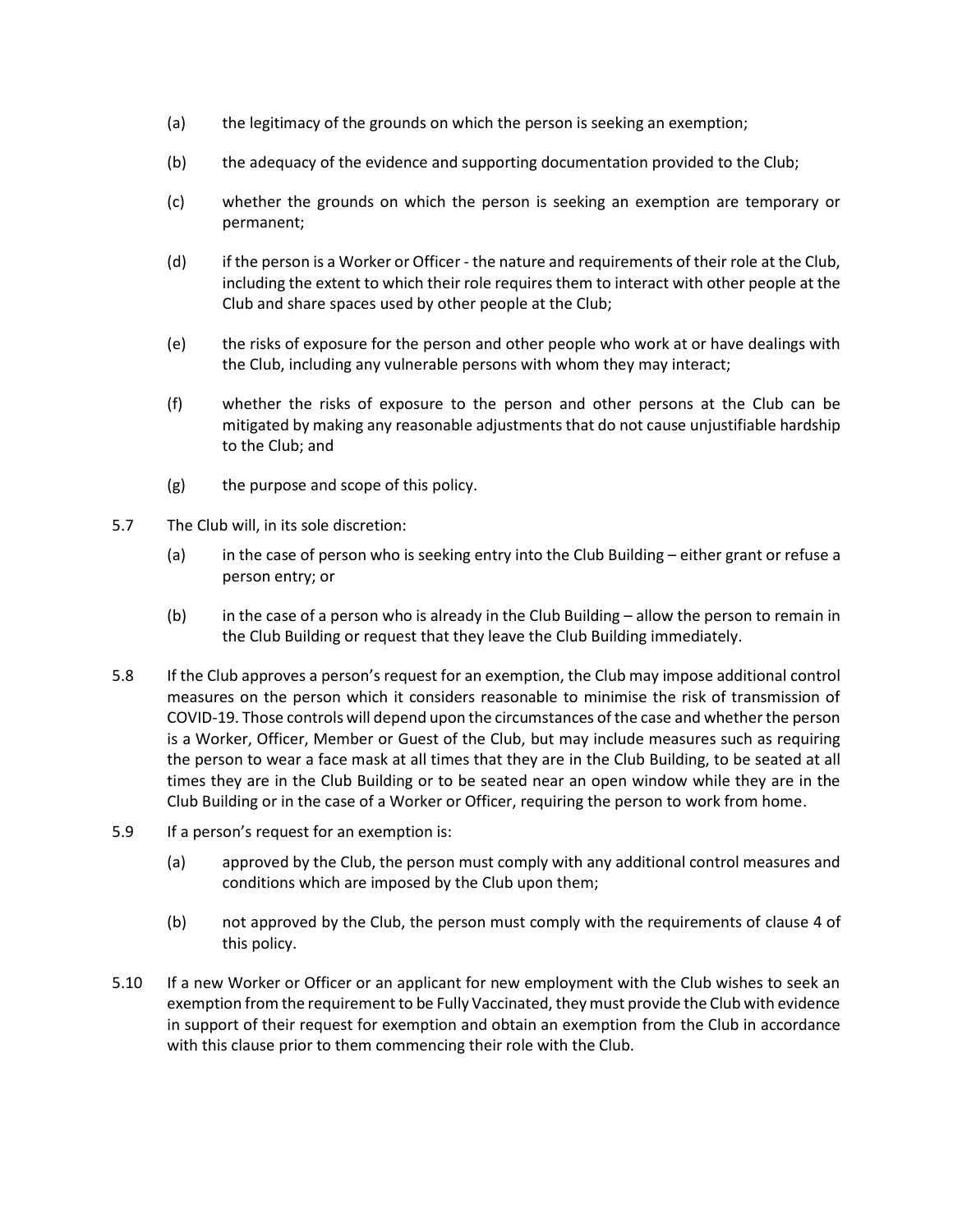# 6. **TREATMENT OF INFORMATION PROVIDED TO THE CLUB**

- 6.1 The Club recognises that information about an individual's vaccination status and Medical Contraindications and other information about an individual's background or circumstances for seeking an exemption under clause [5](#page-2-0) of this policy is sensitive information for the purposes of the *Privacy Act 1988* (Cth).
- 6.2 The Club will handle any personal information which it holds in accordance with the Club's privacy policy.
- 6.3 If the person is a Worker or Officer, the Club may keep copies of information about their vaccination status, health information or other information about their background or circumstances provided to the Club pursuant to this Policy on the Worker or Officer's personnel file. To the extent that any such documents contain a Worker or Officer's Individual Healthcare Identifier (**IHI**), the Club will redact the Worker or Officer's IHI before placing the document on the Worker or Officer's file.
- 6.4 The Club will not keep any copies of any evidence that it sights from a Member or Guest under clause [4](#page-1-1) or [5](#page-2-0) of this policy but will make a record of:
	- (a) the fact that it has sighted evidence from a Member or Guest;
	- (b) if the evidence sighted is evidence provided under clause [5.4](#page-2-2) the name of the person who has certified or signed that evidence;
	- (c) the date on which that evidence was sighted; and
	- (d) the name of the person who sighted that evidence,

but will not otherwise record any of the information contained in any of the evidence that it sights from a Member or Guest under clause [4](#page-1-1) or [5](#page-2-0) of this policy.

6.5 The Club will not disclose a Member or Guest's sensitive information to a third party without the Member or Guest's consent, except to the Club's advisers unless the Club is required or authorised to do so by law (including in accordance with clause [7.5](#page-5-0) of this policy).

# 7. **NOTIFICATION OF DIAGNOSIS WITH COVID-19**

- <span id="page-4-0"></span>7.1 This clause applies to a person who has tested positive for COVID-19 and who had attended any part of the Premises within at least:
	- (a) two (2) days before they got sick; or
	- (b) two (2) days before their COVID-19 test,

whichever is earlier.

<span id="page-4-1"></span>7.2 If a person has tested positive for COVID-19 and attended any part of the Premises within the timeframe referred to in clause [7.1](#page-4-0) of this policy, they must as soon as reasonably practicable notify the Club: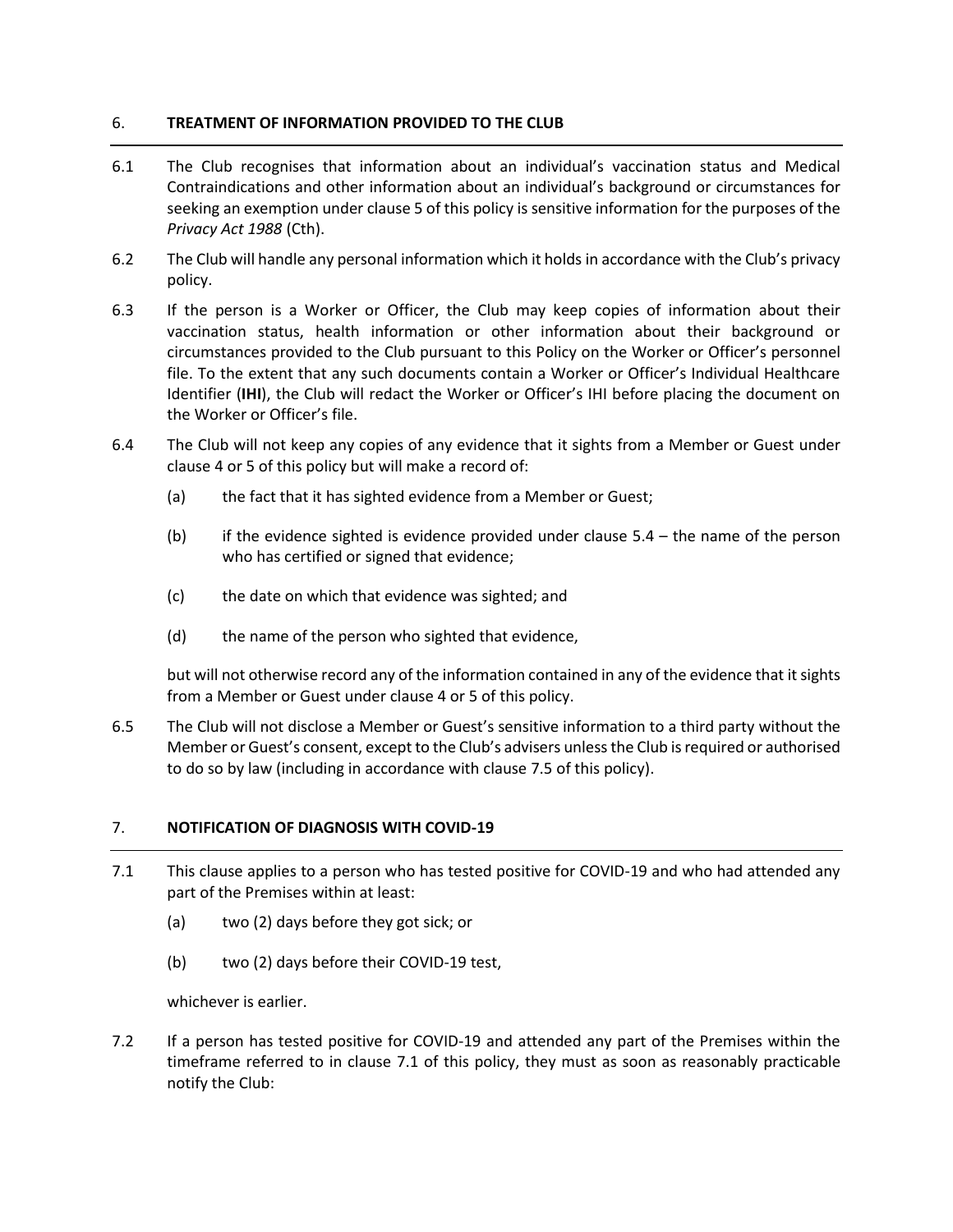- (a) the date of their test;
- (b) the date they got sick (if they have had symptoms); and
- (c) the days (and if possible, the times) they were at the Premises
- 7.3 A person can notify the Club of the information required under clause [7.2](#page-4-1) of this policy by calling or texting 0423309831
- 7.4 The notification requirements in claus[e 7.2](#page-4-1) have the intended purpose of allowing the Club to take steps to notify SafeWork NSW and/or NSW Health and to limit the potential spread of COVID-19. However, the Club acknowledges that there may be limited instances where a person is too ill to promptly notify the Club. In those circumstances, the person must notify the Club as soon as they are well enough to do so or may arrange for a family member or friend to notify the Club on their behalf.
- <span id="page-5-0"></span>7.5 If the Club forms the view that a person may have contracted COVID-19 at the Premises, or that they attended the Premises while infected with COVID-19, the Club may disclose that information, including the information the person provides to the Club under clause [7.2](#page-4-1) of this policy, to SafeWork NSW and/or NSW Health in accordance with the Club's obligations under the applicable public health orders.
- 7.6 A person who has tested positive for COVID-19 must self-isolate in accordance with the advice from NSW Health and:
	- (a) must not return to the Premises until they have recovered from COVID-19 and been issued with a medical clearance notice releasing them from isolation; and
	- (b) must present a copy of the medical clearance notice which has been issued to them for sighting by the Club before they can enter the Premises.

### 8. **FAILURE TO COMPLY WITH THIS POLICY**

- 8.1 All persons over the age of sixteen (16) years must comply with the requirements of this policy.
- 8.2 Compliance with this policy will be treated as a condition of entry to the Club's Premises.
- 8.3 Any Worker or Officer who does not comply with a requirement of this policy and who has not been granted an exemption from that requirement under this policy could be refused access to or removed from the Club Building and:
	- (a) in the case of an Employee may:
		- (i) be considered to have failed to comply with a lawful and reasonable direction of the Club; and
		- (ii) be subject to disciplinary action which may include termination of their employment with the Club.
	- (b) in the case of a Worker who is not an Employee: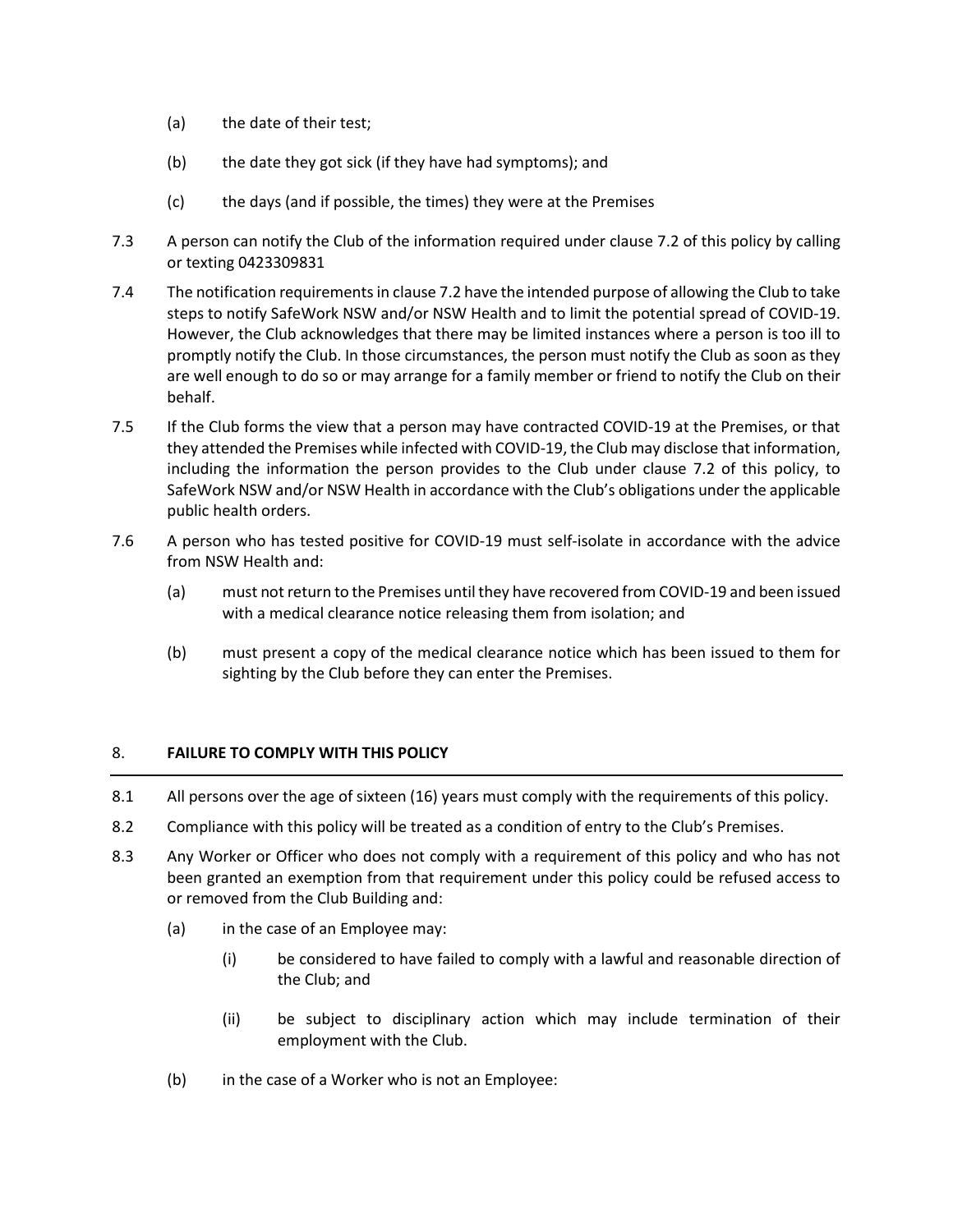- (iii) may be considered to have breached their obligations to the Club; and
- (iv) may have their contract or arrangement with the Club terminated.
- (c) in the case of an Officer may be subject to disciplinary proceedings for failing to abide by a policy of the Club.
- 8.4 A Member or Guest who has not complied with this policy or who has not been granted an exemption by the Club could be refused access to or removed from the Club Building, including being removed from the Club Building and/or refused access to the Club Building in the future pursuant to section 77 of the *Liquor Act 2007* (NSW) .
- 8.5 The Club will treat any instances of non-compliance on a case-by-case basis but in the case of non-compliance by a Member, may take disciplinary action against the Member under the Club's constitution.

9.1 In this policy, the following words and phrases have the following meanings unless the context

### <span id="page-6-0"></span>9. **DEFINITIONS**

| otherwise requires:             |                                                                                                                                                                                                                                                                                                                     |
|---------------------------------|---------------------------------------------------------------------------------------------------------------------------------------------------------------------------------------------------------------------------------------------------------------------------------------------------------------------|
| <b>Approved Vaccine</b>         | means a vaccine approved (including provisionally approved) by<br>the Therapeutic Goods Administration of the Commonwealth for<br>use in Australia as a vaccine against COVID-19;                                                                                                                                   |
| <b>ATAGI</b>                    | Technical<br>Australian<br>the<br>Advisory<br>Group<br>means<br>on<br>Immunisation;                                                                                                                                                                                                                                 |
| <b>Board</b>                    | means the Club's board of directors;                                                                                                                                                                                                                                                                                |
| <b>Club Buildings</b>           | means the building(s) erected on the Premises, including the club<br>house and pro shop;                                                                                                                                                                                                                            |
| COVID-19                        | means an infection and/or disease caused by the SARS-CoV-2<br>virus and includes any infection and/or disease caused by any<br>variants of the SARS-CoV-2 virus, irrespective of whether those<br>variants are known to exist at the time this policy is adopted or<br>whether those variants emerge in the future; |
| <b>Fully Vaccinated</b>         | means having obtained the ATAGI's recommended dosage of any<br>Approved Vaccine, including any subsequent or additional doses<br>(such as booster shots) recommended by ATAGI in the future;                                                                                                                        |
| <b>Guest</b>                    | has the meaning given to it in the Registered Clubs Act 1976<br>(NSW) but also includes a person attending a function in the Club<br>pursuant to section 23 of the Registered Clubs Act 1976 (NSW);                                                                                                                 |
| <b>Medical Contraindication</b> | means a medical condition which precludes a person from<br>receiving an Approved Vaccine, being a condition recognised by                                                                                                                                                                                           |